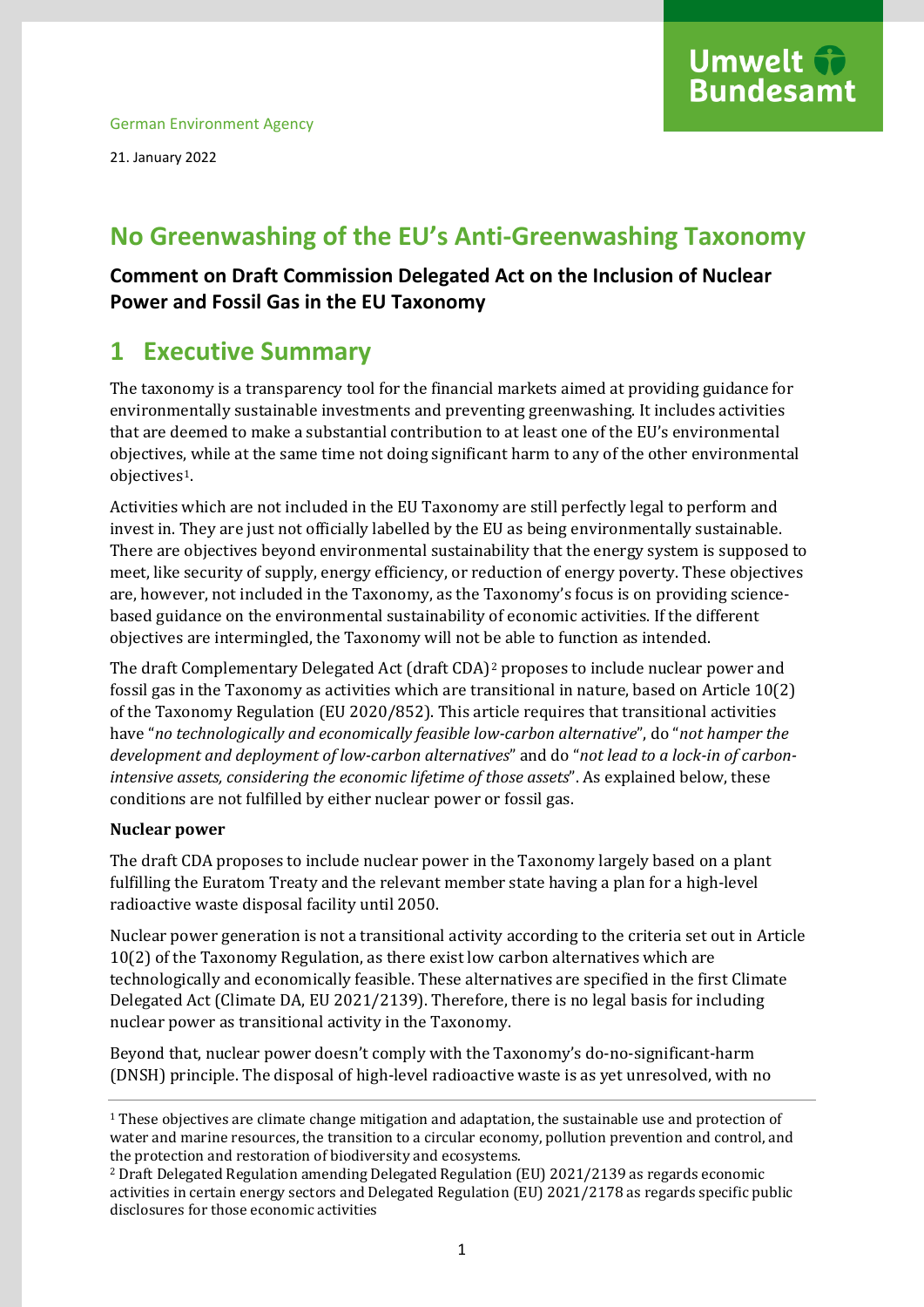disposal facility actually being operational in the EU and offering empirical evidence or scientific analyses of the technical and economic feasibility and the long-term environmental effects of high-level radioactive waste disposal. As emphasized by the group working on DNSH criteria for nuclear power in the Technical Expert Group (TEG)<sup>[3](#page-1-0)</sup>, a technology which leaves significant amounts of highly problematic waste to future generations cannot be considered as complying with the precautionary and do-no-significant-harm principles. Further, no presently available technology of nuclear power generation can rule out the occurrence of major accidents. Although the risk of accidents may be very small, combined with the potentially immense damages caused by such accidents it constitutes a breach of the DNSH principle. Finally, there are no criteria specified for the Uranium mining and processing required to run the plants.

### **Fossil gas**

The draft CDA proposes to include electricity generation and cogeneration of heat/cool and power from fossil gas based either on fulfilling the criterion of the first Climate DA of 100g/kWh life-cycle emissions (criterion 1(a)) or emitting no more than 270g/kWh of direct emissions or 550kg/kW of average direct emissions over 20 years, combined with a number of sideconditions including the stepwise replacement by "renewable or low-carbon gases" (criterion 1(b)). Criterion 1(b) only applies to plants that receive permission until December 31, 2030.

Similar to nuclear power, power generation from fossil gas exceeding the first Climate DA's threshold of  $100gC_2e/kWh$  life-cycle emissions does not fulfil the criteria for transitional activities of Article 10(2) of the Taxonomy Regulation, as there exist the low carbon alternatives included in the first Climate DA which are technologically and economically feasible. Thus, fossil gas has no legal basis for being included in the Taxonomy as transitional activity.

Beyond that, the criteria proposed under 1(b) mean that there is virtually no threshold on emissions per kWh in the next ten years, and emissions exceeding the threshold of 100g/kWh life-cycle emissions even beyond 2050 may be deemed sustainable. The criteria set incentives to build a high number of gas power plants (potentially up to the present capacity of oil and coal plus 15%) rather than to develop technologies to directly use electricity, creating significant lock-in effects. Since the draft CDA does not specify or set criteria for the *renewable and lowcarbon gases* which are supposed to replace fossil gas, it creates incentives to use, e.g., blue hydrogen or hydrogen from nuclear-power generated electricity as replacement, and disincentives to invest in renewable technologies which fulfil the criteria of the first Climate DA. It thus contradicts Art. 10(2) (b) of the Taxonomy Regulation which requires activities not to *"hamper the development and deployment of low-carbon alternatives"*. It would also lead to a surge in demand on bio-methane with the resulting adverse effects on ecosystems and biodiversity.

The draft CDA also contradicts the principle of technology neutrality, and the requirements of the criteria to be based on science and to consider life-cycle rather than just direct emissions, that are all stipulated in the Taxonomy Regulation. In addition, it implies that the Taxonomy alignment of the respective investments are almost impossible to verify, resulting in substantial uncertainty for companies, verifiers and investors.

### **Implications**

The draft CDA could draw private and public investments towards new nuclear power plants and a potential replacement of the complete coal infrastructure by gas power plants. These investments would then not be available for the development and deployment of low-carbon renewable energy. Focusing on gas power plants could also reduce the incentives for the

<span id="page-1-0"></span><sup>3</sup> The Technical Expert Group was the predecessor of the Platform on Sustainable Finance and developed recommendations for the criteria of the first Climate DA.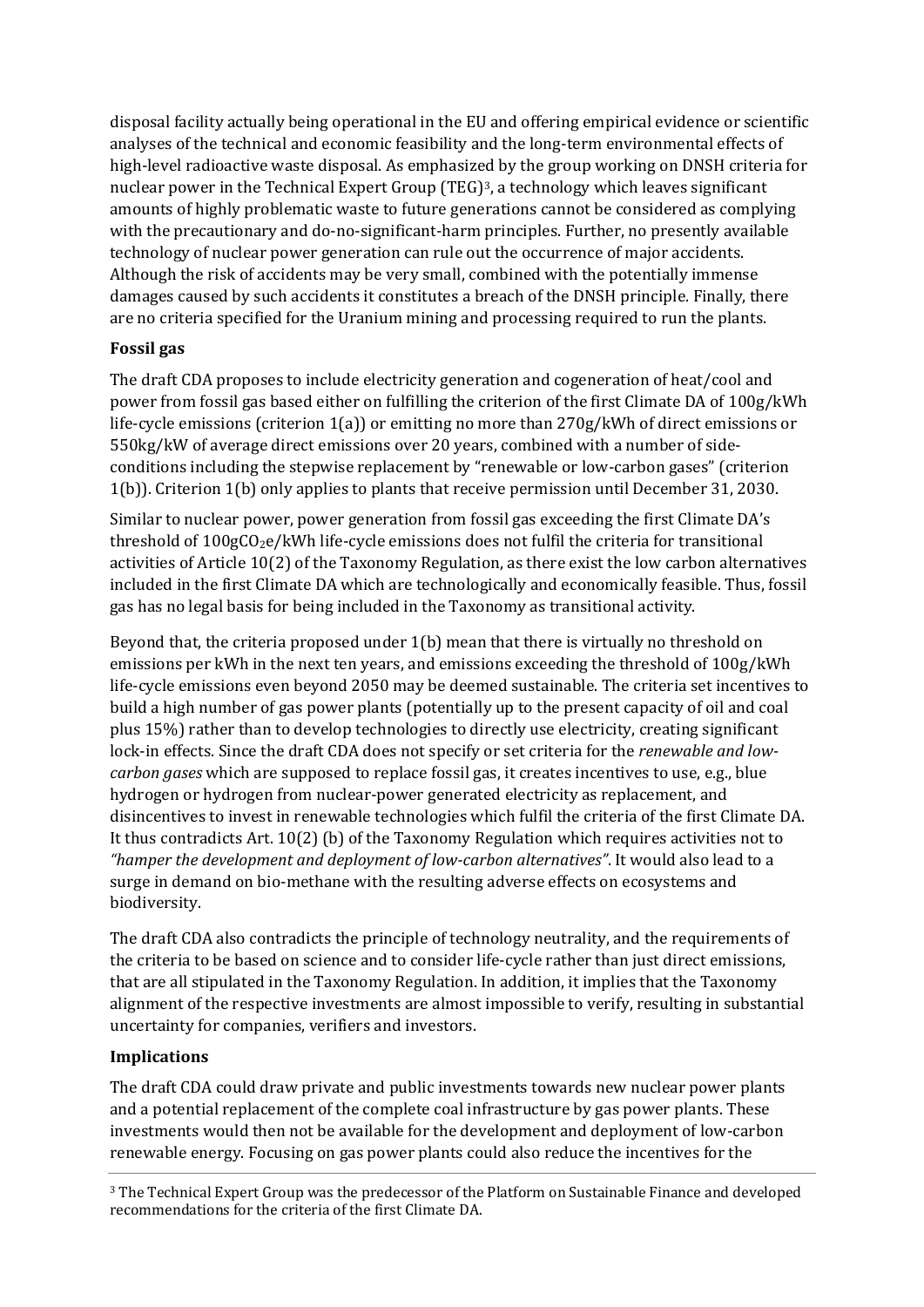development of electrified industry processes, energy efficiency measures etc. Both effects would lead the EU economy away from reaching the goals of the European Green Deal. The environmental implications of and the uncertainty resulting from the draft CDA would substantially impede the uptake of the Taxonomy by sustainability-oriented investors<sup>4</sup>, and prevent the Taxonomy from becoming an international role model for sustainable finance.

The amount of emissions which could be classified as sustainable under the draft CDA has been calculated to amount to approx. 1.4 billion tons of  $CO<sub>2</sub>e<sup>5</sup>$  $CO<sub>2</sub>e<sup>5</sup>$  $CO<sub>2</sub>e<sup>5</sup>$  if all coal plants were replaced by gas using the 550kg/kW limit average over 20 years. These calculations do not yet include the emissions resulting from the use of gas beyond the 20-year period covered by the draft CDA, the real diffuse methane emissions from fossil gas extraction, processing and transport, or the additional emissions resulting from hampering the development and deployment of renewable or energy-efficient alternatives. In addition, as the draft CDA fosters the extension of existing and the construction of new nuclear power plants it will lead to a further increase in high-level radioactive waste and a persistent risk of major nuclear accidents.

#### **Recommendations**

We recommend not to include nuclear power in the CDA. For fossil gas we recommend to retain the science-based criterion of 100g/kWh life-cycle emissions which is consistent with the first Climate DA (criterion 1a)), and delete the additional, weaker criteria under 1b).

If the European Commission deems nuclear power and fossil gas necessary to "*cover the energy demand in a continuous and reliable manner"* (recital 6) or as a stability reserve during the transition to a fully renewable and environmentally sustainable energy system, instead of including them in the Taxonomy it could regulate the two technologies separately, e.g., in a level one regulation as part of the Fit-for-55 package or in an extension of the Taxonomy for activities that do not meet the substantial contribution criteria but can move away from significant harm.

In such a separate regulation the issues of nuclear waste and nuclear accidents should be addressed more stringently than in the draft CDA, and sunset clauses set more tightly. Regarding fossil gas, this regulation would need to set yearly caps based on emission thresholds with a clear, decreasing trajectory and specify the emission thresholds and DNSH criteria for renewable and low-carbon gases meant to substitute for fossil gas. It would also need to set sunset clauses compatible with the Paris climate targets, and such as not to hinder the development and deployment of technologies supporting the complete decarbonization of the economy (energy efficiency, electrification of industry processes etc.) and create lock-in effects. Finally, the regulation would need to address the questions on usability and reporting that are left open in the draft CDA.

<span id="page-2-0"></span><sup>4</sup> See, e.g., the call of the Institutional Investors Group on Climate Change (IIGCC) to exclude gas from the Taxonomy: www.iigcc.org/news/iigcc-publishes-open-letter-calling-for-gas-to-be-excluded-from-the-eutaxonomy/

<span id="page-2-1"></span><sup>5</sup> Hoepner, A., 2022: Taxonomygate;

<https://www.environmental-finance.com/content/analysis/taxonomygate.html>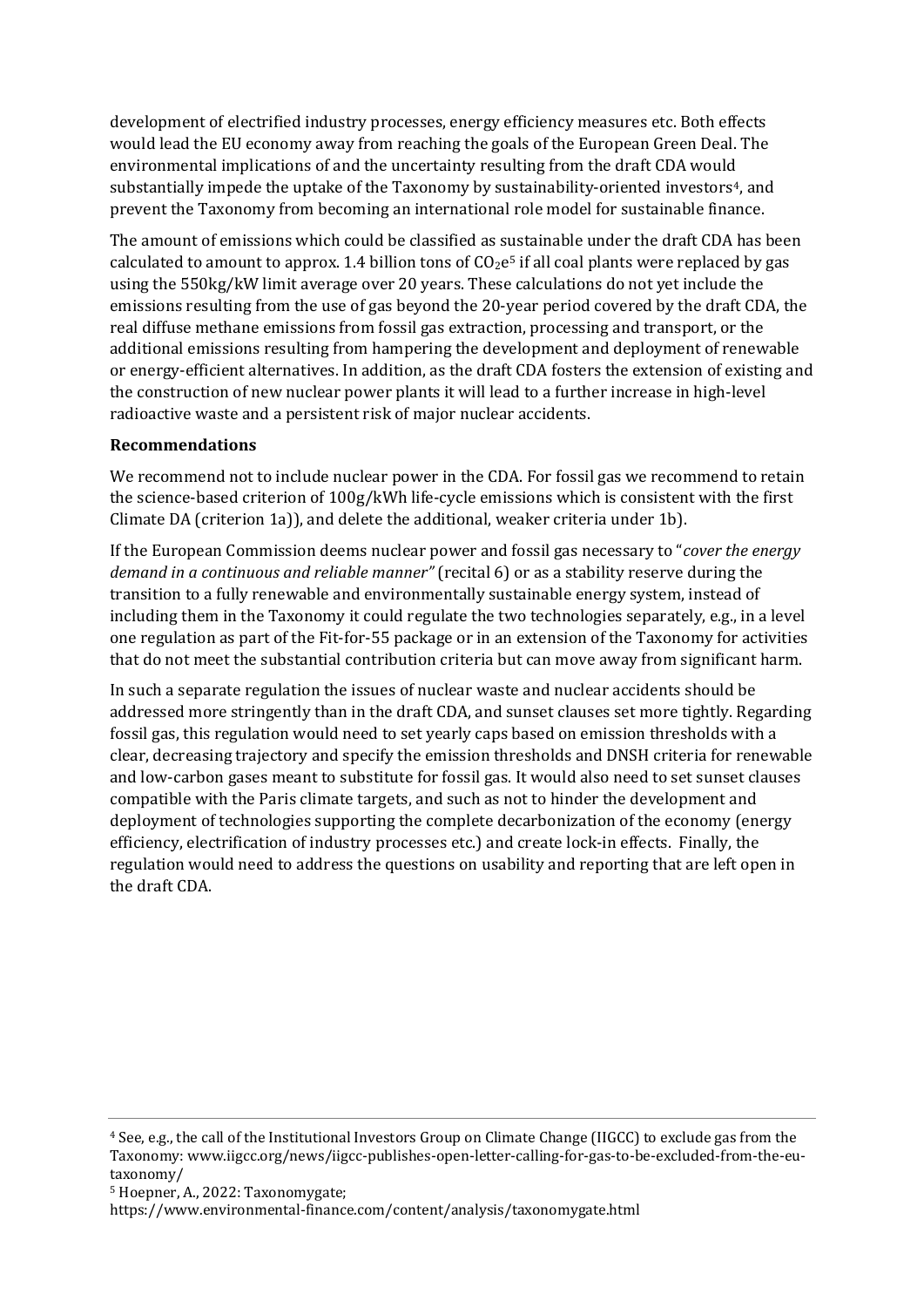# **2 General remarks**

The Taxonomy was developed as a tool that provides transparency to the financial markets regarding sustainable investments. Its main aim is to provide guidance to investors and to prevent greenwashing (Recital No. 11 Taxonomy Regulation (EU) 2020/852).

Activities not included in the Taxonomy are still perfectly legal to perform and invest in. They are just not officially labelled by the EU as environmentally sustainable. There are a number of objectives beyond sustainability that the energy system is supposed to meet, like security of supply, energy efficiency, or reduction of energy poverty (Article 1 (2) Governance Regulation (2018/1999/EU). These objectives are, however, not part of the Taxonomy, as the Taxonomy's focus is to provide science-based guidance on the environmental sustainability of economic activities rather than general policy guidance at the level of the energy system. If these objectives and perspectives are intermingled, the Taxonomy will not be able to function as the clear activity-based guidance intended. The questions raised by these further objectives are of systemic nature and should be dealt with elsewhere.

Article 20 (2) of the Taxonomy Regulation specifies a broad range of advisory services that the Platform on Sustainable Finance is to provide to the European Commission, including on the technical screening criteria, their usability, costs and benefits. These services require that the Platform be consulted during the development of the criteria with sufficient time to perform a thorough, science-based analysis. In the case of the draft CDA the Platform has not been involved in the development of the criteria, and has only been given three weeks time to comment on them. This is insufficient to develop detailed, science-based recommendations on all the proposed criteria. Earlier works of the TEG and the consultation on the first Climate DA referred to in Chapter 2 of the draft CDA "Consultations prior to the adoption of the Act" cannot substitute for an appropriate consultation of the Platform, as neither was closely related to the criteria of the draft CDA.

Finally, the European Commission so far did not announce to hold a public consultation on the draft CDA. This seems inappropriate given the draft CDA's importance and wide-ranging consequences, and cannot be justified by urgency as the draft CDA shall only apply from 1 January 2023 at the earliest.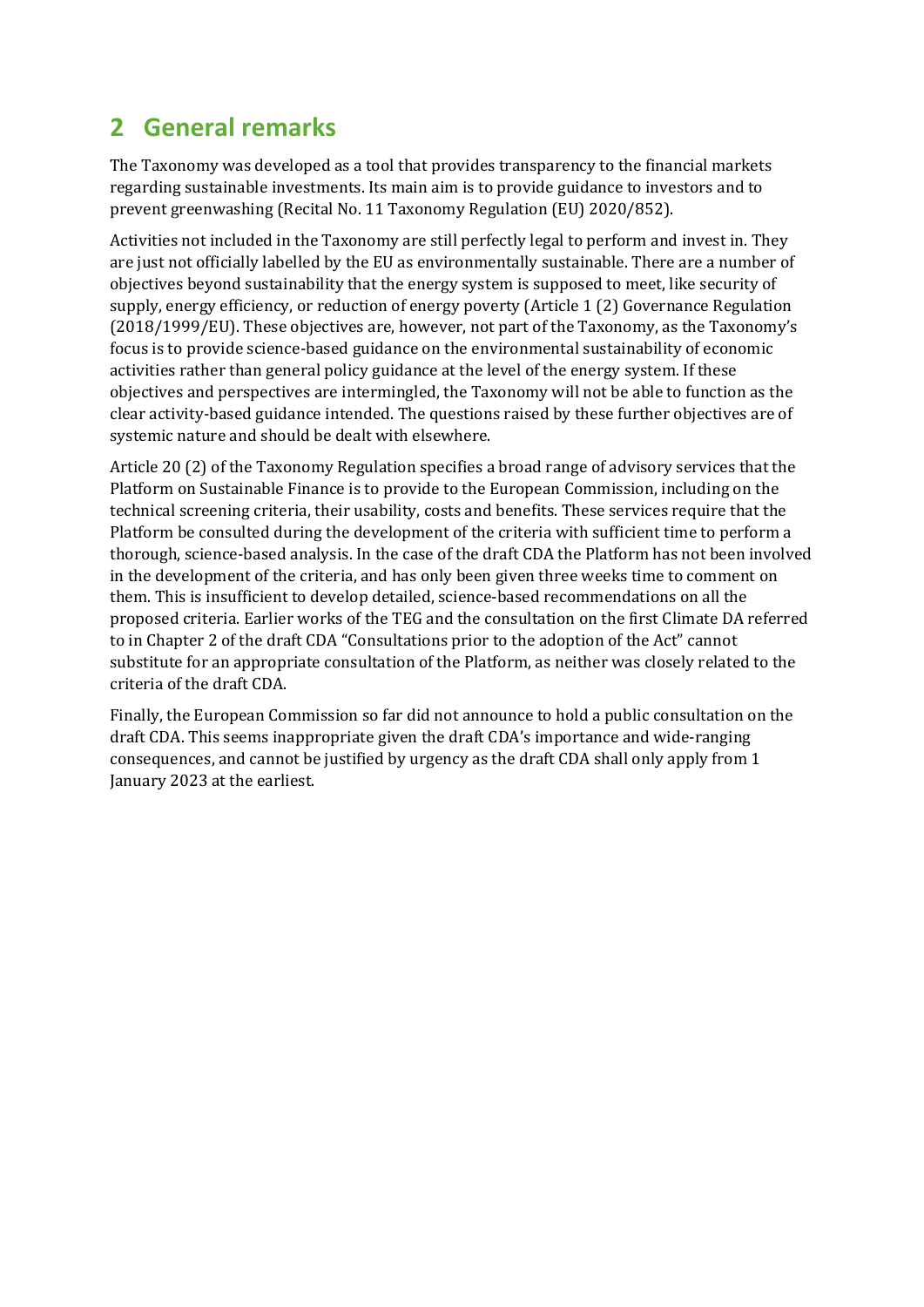# **3 Nuclear Power – Activities 4.26, 4.27, 4.28**

# **3.1 Character of the activity**

Activities 4.26, 4.27 and 4.28 refer to the development of nuclear technologies, the construction and operation of new nuclear power plants and the modification and extension of existing plants, respectively. They are included in the draft CDA as activities as referred to in Article 10(2) of the Taxonomy Regulation (EU) 2020/852. This article requires that for the activity in question there "*is no technologically and economically feasible low-carbon alternative*". This is not the case for nuclear power, as is proven by the inclusion of renewable energy activities in the first Climate DA (EU 2021/2139, Annex I chapter 4). Hence, there is no legal basis for including activities 4.26, 4.27 and 4.28 as transitional activities in the Taxonomy.

The aspect that the source of energy is available *"at a sufficient scale to cover the energy demand in a continuous and reliable manner"*, which is mentioned in recital (6), does not reflect Art 10 of the Taxonomy Regulation and can therefore not justify the inclusion of nuclear power in the draft CDA.

Nuclear power plants have high capital cost and are designed to operate with high full load hours. For technical and economic reasons, they will provide very limited system flexibility and will not be able to balance intermittent renewable energy sources like solar or wind. Depending on capacity market design for nuclear power plants, even negative effects on European electricity markets are likely, e.g., when nuclear power plants still operate in situations with high renewable energy supply. It is therefore crucial that nuclear power plants operate without adversely affecting spot markets, particularly when electricity prices are low or negative.

# **3.2 Compliance with DNSH**

The assessment of the Technical Expert Group (TEG) regarding the compliance of nuclear energy with the DNSH principle resulted in the recommendation not to include nuclear energy in the EU Taxonomy.[6](#page-4-0) This conclusion was reached, among others, as a result of analyzing the issues of nuclear waste disposal and risk of nuclear accidents.

## **3.2.1 High-level radioactive waste disposal**

High-level radioactive waste has extremely long Half-live, creating environmental liabilities for many generations. No final disposal facility for high-level radioactive waste is currently in operation in the EU, such that there is no experience or scientific data to draw upon in their evaluation. The environmental effects, and the technical and economic feasibility of such disposal facilities can therefore not be assessed, neither in the short run nor for the extremely long periods of time these facilities will need to be safely operated. This contradicts the do-nosignificant-harm principle and the precautionary principle required by Article 19(1) of the Taxonomy Regulation.

<span id="page-4-0"></span>The draft CDA requires the member state where the plant is operated to have a plan to build a disposal facility for high-level radioactive waste until 2050. However, the draft CDA does not specify minimum requirements either for the plan or for the planned disposal facility itself. This makes it impossible to assess the reliability of these plans or the appropriateness of the disposal facility, and hence to evaluate alignment with the criteria. Beyond that, the member state needs to report on the progress on the plan for the disposal facility, but no minimum requirements for this progress are specified. Relying on the plan means that the draft CDA does not require disposal facilities to be operational at the time when the high-level waste is produced. This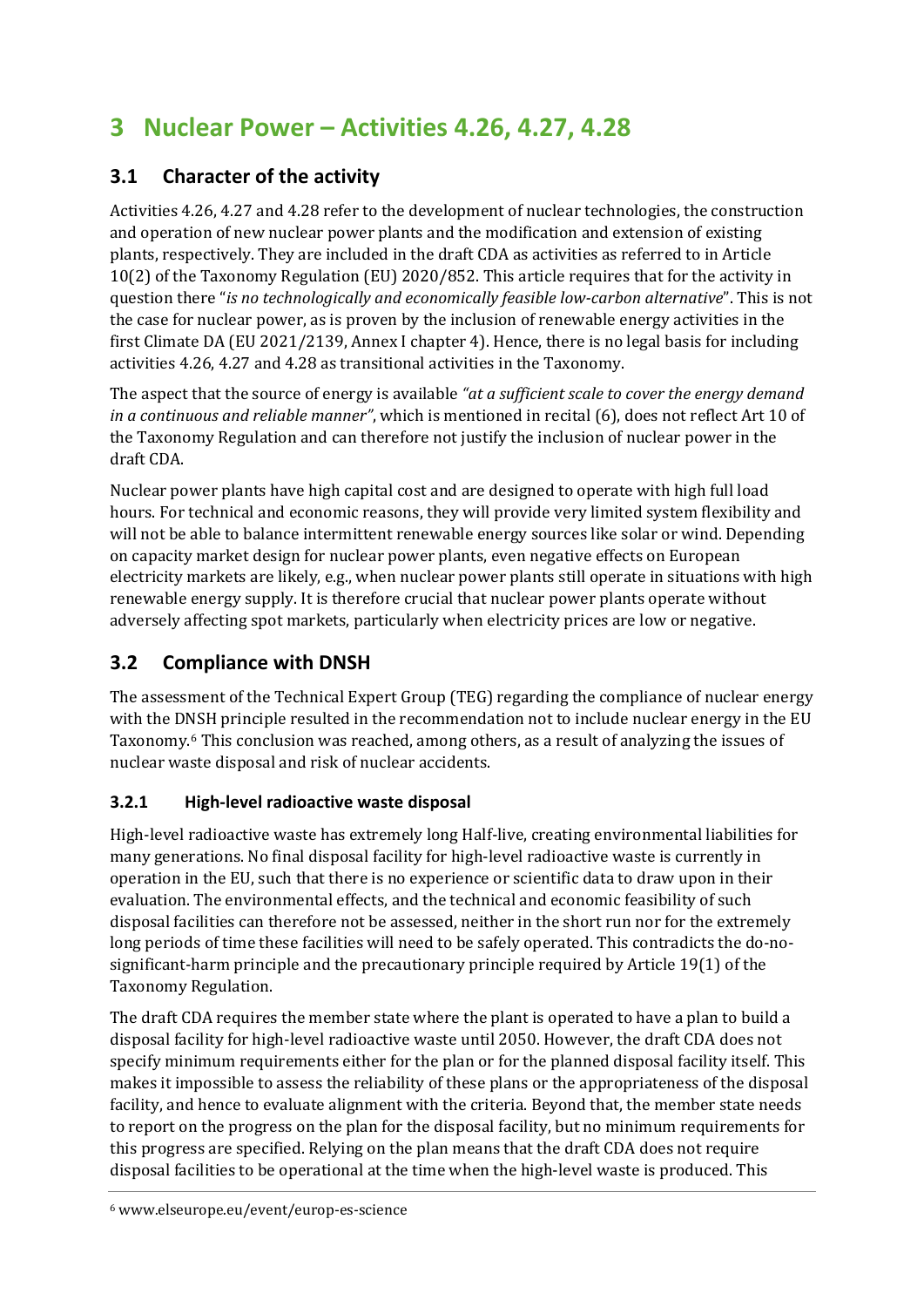deviates from the treatment of other activities, which are required to fulfil emission or safety criteria already at the time of the evaluation, rather than several decades later. This contradicts the principle of technology-neutrality.

Further, the draft CDA requires the member state where the activity is located to have in place "a radioactive waste management fund and a nuclear decommissioning fund" and to commit to reporting every five years on "the adequacy of the accumulated resources" of those funds. However, neither are there criteria specified for the funds themselves, nor for the test of their "adequacy".

### **3.2.2 Nuclear accidents**

Although there is only a small risk of major accidents, there is currently no generation of nuclear power plants in operation for which such accidents can be ruled out. The damages caused by accidents are unpredictable, potentially devastating entire regions (see Chernobyl, Fukushima). Combining very small risks with potentially huge damages results in significant expected harm, which is not compatible with the DNSH principle and contradicts the precautionary principle.

Beyond that the draft CDA requires funds to be available only for the coverage of disposal and dismantling, but not accidents. The Vienna and Paris Conventions on third party liability for nuclear incidents, which ma[y b](#page-5-0)e claimed to provide a "safety net" below the Taxonomy, are not ratified by all member states<sup>7</sup> and even for several who did ratify the 2004 protocol only a small fraction of the potential damages is covered<sup>[8](#page-5-1)</sup>. The draft CDA's (absent) criteria regarding nuclear accidents can therefore not be assumed to comply with the DNSH principle.

## **3.3 Uranium mining and processing**

There are no criteria specified for the mining and processing of the uranium used as feedstock in the nuclear power plants, although both processes have high energy requirements and must be expected to result in significant impacts on the environment.

## **3.4 Sunset clauses**

Sunset clauses are set at 2045 for the construction and operation of new power plants (4.27) and 2040 for the modification and extension of existing power plants (4.28), while there is no sunset clause for the pre-commercial development (4.26). Activities included under Art. 10(2) Taxonomy Regulation (EU) 2020/852 have to be transitional in nature, that is, they are not yet sustainable although they contribute to the transformation. Transitional activities therefore have to make a substantial contribution to reach the EU's climate target of carbon neutrality and need to be replaced by sustainable activities until 2050 at the latest. The proposed sunset dates (or their lack for 4.26) are not compatible with this concept. Nuclear power plants whose permit is issued in 2045 will not produce electricity before 2050, and hence cannot contribute to lowering GHG emissions on the way to climate neutrality in 2050. Given the long construction periods of nuclear power plants, sunset clauses would have to be set at 2025 or 2030 at the latest to make a considerable contribution before 2050. Even then, given the long lifetime of nuclear power plants, which would extend far beyond 2050, they are not compatible with the transition to 100% renewable energy in 2050, as they don't constitute a renewable energy source according to Directive (EU) 2018/2001.

<span id="page-5-0"></span><sup>7</sup> www.oecd-nea.org/jcms/pl\_31514/brussels-supplementary-convention-latest-status-of-ratificationsor-accessions

<span id="page-5-1"></span><sup>8</sup> www.oecd-nea.org/upload/docs/application/pdf/2020-11/cppc\_operators\_liability\_amounts\_2020- 11.pdf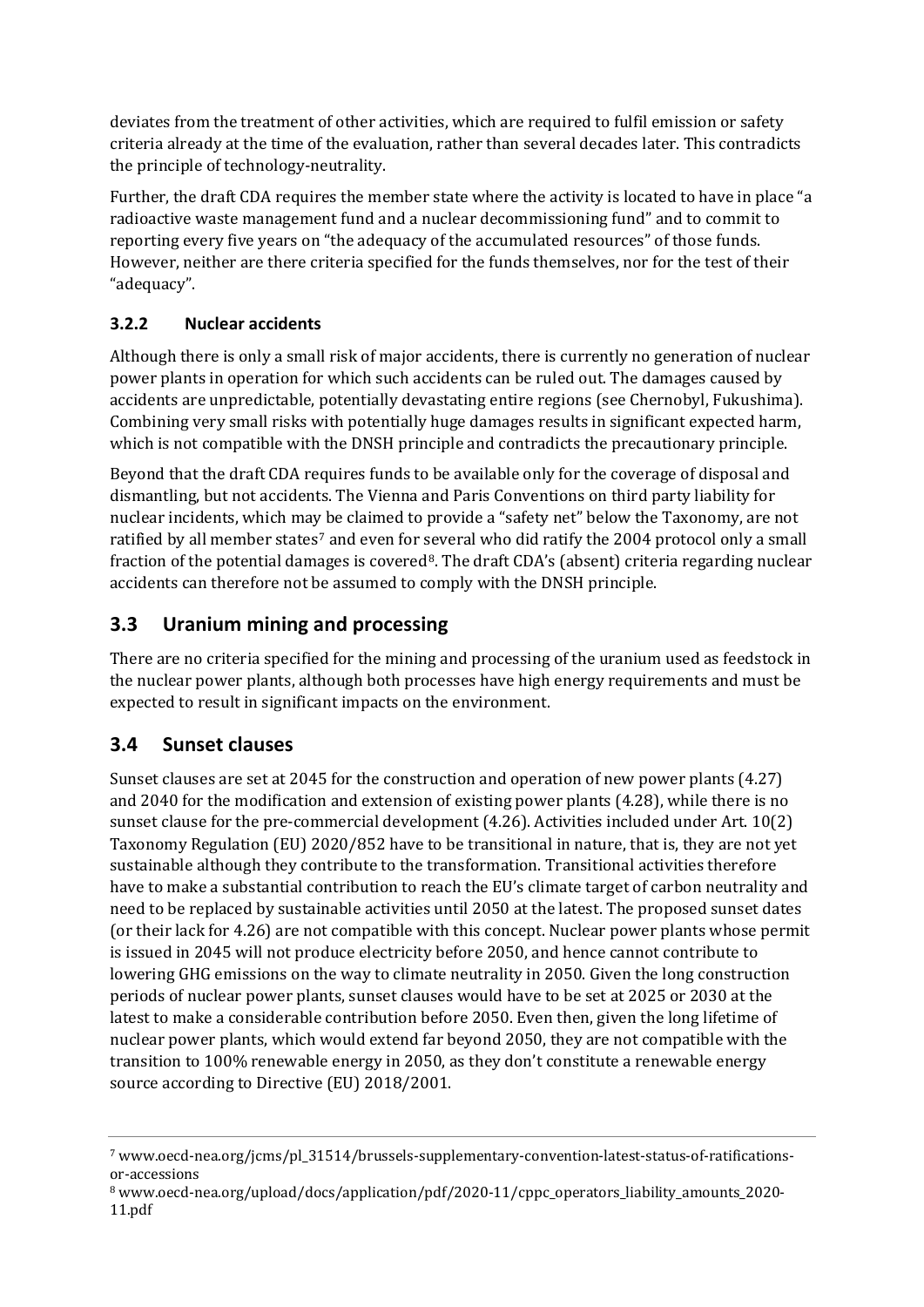Hence, the missing or late sunset clauses create a significant lock-in and show that activities 4.26 to 4.28 are not in line with Article 10 of the Taxonomy Regulation since i) nuclear power is not a renewable energy in line with Directive (EU) 2018/2001 as referred to in Article 10(1), point (a), and ii) nuclear power is not a transitional activity as referred to in Article 10(2).

## **3.5 Recommendations**

Nuclear power generation as specified in activities 4.26-4.28 does not fulfil the requirements of Article 10(2) of the Taxonomy Regulation. In addition, the criteria proposed do not comply with the DNSH and precautionary principle in various aspects. We therefore recommend nuclear power activities not be included in the CDA.

If the European Commission deems nuclear power necessary to "*cover the energy demand in a continuous and reliable manner"* (recital 6) during the transition to a fully sustainable energy system, instead of including it in the Taxonomy it could include it – under stricter criteria for DNSH – in a separate regulation, e.g., under the Fit-for-55 package or in an extension of the Taxonomy to activities that do not meet the substantial contribution criteria but can move away from significant harm.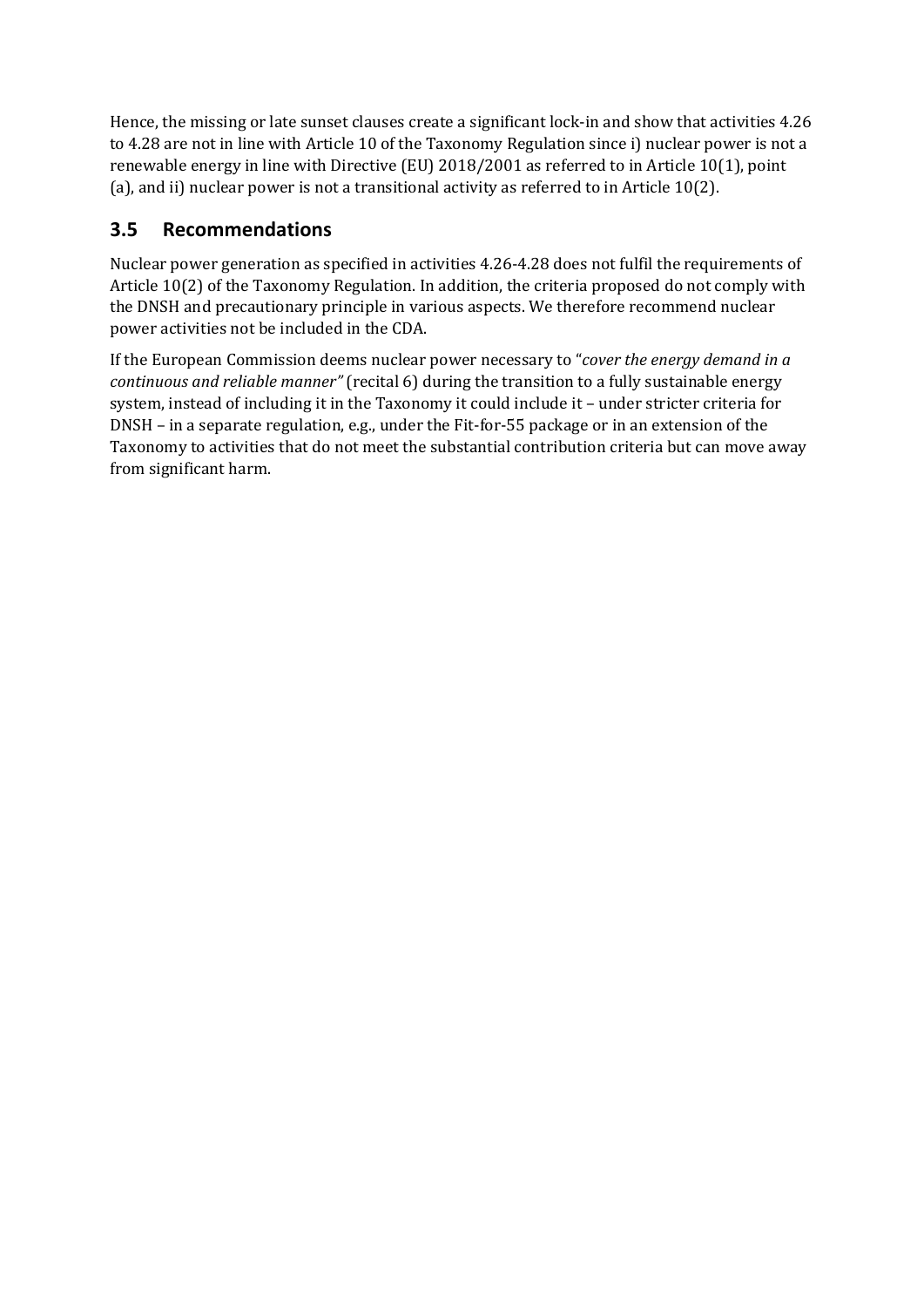# **4 Fossil gaseous fuels – activities 4.29, 4.30., 4.31**

## **4.1 Character of the activity**

The draft CDA proposes to include electricity generation and cogeneration of heat/cool and power from fossil gas based either on fulfilling the criteria of the first Climate DA (100g/kWh, criterion 1(a)), or emitting no more than 270g/kWh direct emissions or 550kg/kW average direct emissions over 20 years, combined with a number of side-conditions (criterion 1(b)). Criterion 1(b) only applies to plants that receive permission until December 31, 2030.

Similar to nuclear power, power generation from fossil gas exceeding the first Climate DA's threshold of 100gCO2e/kWh life-cycle emissions is not an activity as referred to under Article 10(2) of the Taxonomy Regulation, as there exist *"technologically and economically feasible lowcarbon alternative[s]*" specified in the first Climate DA (EU 2021/2139, Annex I chapter 4). Thus, it has no legal basis for being included in the Taxonomy.

The aspect that *"renewable energies that comply with the appropriate threshold are not yet commercially available at a sufficient scale"*, which is mentioned in recital (4) of the draft CDA, does not reflect Art 10 of the Taxonomy Regulation and can therefore not justify the inclusion of activities 4.29, 4.30 and 4.31 as transitional activities in the draft CDA.

## **4.2 Thresholds on emissions**

### **4.2.1 Direct GHG emissions below 270 gCO2e/kWh**

For activities 4.29, 4.30 and 4.31 substantial contribution criterion 1b) specifies that "*direct GHG emissions of the activity are lower than 270g CO2e/kWh of the output energy*". This contradicts the Taxonomy Regulation in several points:

- ► Article 19 (1) (a) requires to "*respect the principle of technological neutrality*". This means that the threshold of 100gCO2e/kWh life-cycle emissions for electricity generation stipulated in the first Climate DA (EU) 2021/2139 has to be applied to all energy generation activities. The threshold of 270 gCO2e/kWh in the draft CDA contradicts this principle.
- ► Article 19 (1) (f) requires that the criteria *"be based on conclusive scientific evidence and the precautionary principle enshrined in Article 191 TFEU"*. In the first Climate DA the threshold of 270 gCO2e/kWh is defined as the 'do no significant harm' threshold for climate mitigation. Re-defining this DNSH threshold as a substantial contribution threshold in the draft CDA is inconsistent with the first Climate DA, and contradicts scientific evidence which is reflected in the 100g/kWh life-cycle threshold of the first Climate DA.

In addition, it can be foreseen that the emission budget of the EU ETS is declining rapidly in future years. Power production with CO2 emissions of 270 gCO2e/kWh is evidently incompatible with rising EUA prices and a declining EU ETS cap in most situations on the electricity markets. The proposed high emissions threshold will therefore pave the way to stranded investments and will make the regulatory framework inconsistent.

► Article 19 (1) (g) requires that the technical screening criteria "*take into account the life cycle*", not just the direct emissions of an activity. This requirement is violated as the 270g/kWh refer to direct emissions of the output energy only.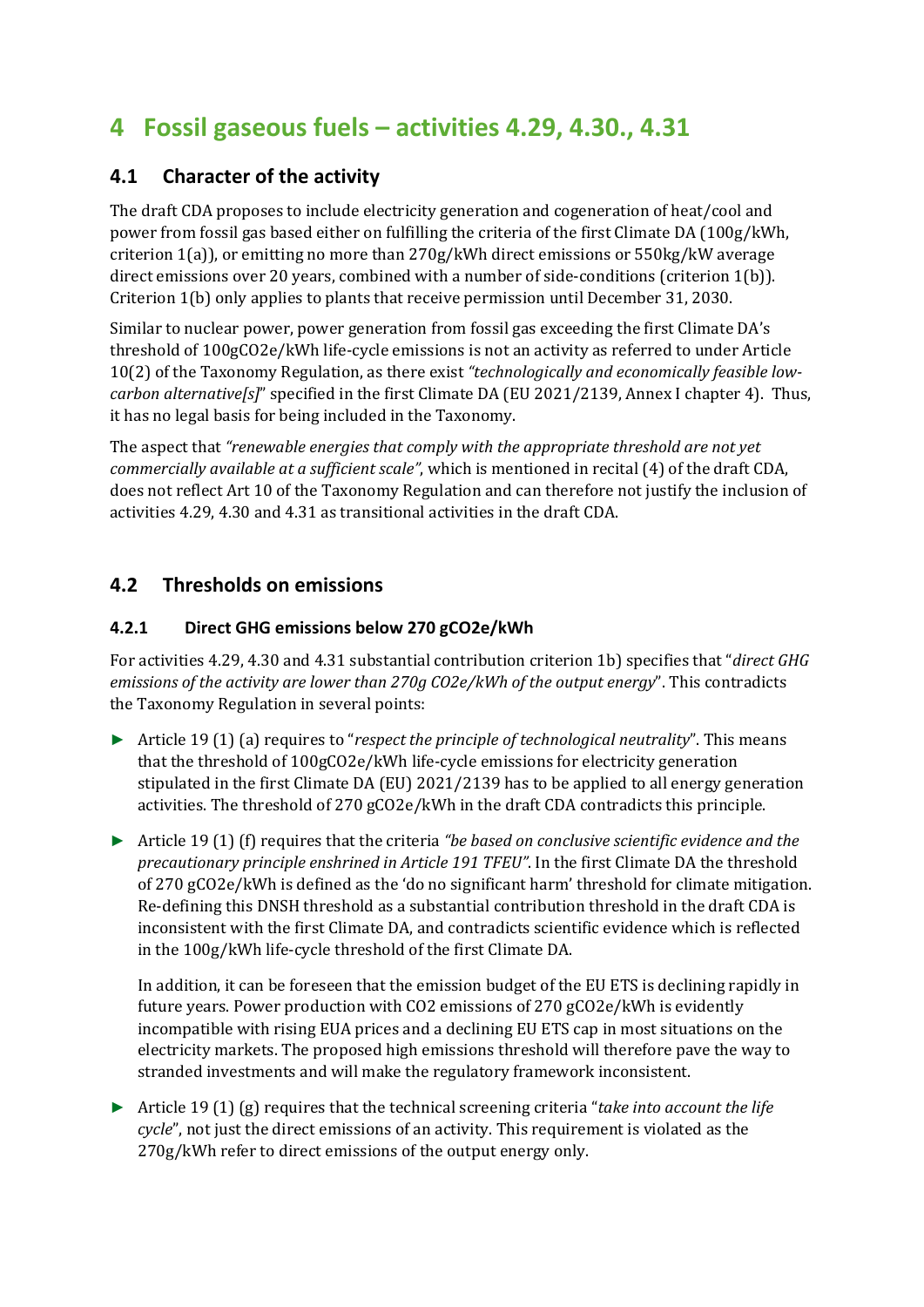### **4.2.2 Capacity criterion of 550kg/kW for electricity generation from fossil fuels**

For activity 4.29, instead of the 270g/kWh threshold, criterion 1b) also allows the compliance with a capacity threshold of 550kg/kW. This threshold, however, is not a yearly cap, but must only be complied with over a 20-year average. This results in a factual absence of an emissions threshold for gas-fired power plants, since high emissions in early years can be justified with a planned – or at least alleged – later drop either in emissions per kWh or in operating hours.

The 550kg/kW average over 20 years criterion is inconsistent with the criteria for the future performance of investments (Capex-plans) in the disclosure delegated act (EU 2021/2178). There, Capex plans need to render the activity Taxonomy aligned within five years, or 10 years in exceptional cases.

Further, the 20-year average criterion is virtually unverifiable for either a third-party verifier or an investor. To evaluate taxonomy alignment in year one, verification would require detailed information about emissions and operating hours in years 2-20. Even the most well-meaning operator will have difficulties planning so far ahead, not to speak of the less well-meaning ones. For auditors and investors verification is practically impossible.

Finally, the question of how to deal with non-compliance ex-post is unresolved, e.g., when the 20-year average already exceeds the 550kg/kW threshold after 10 or 15 years. This makes the taxonomy reporting unreliable and results in adverse consequences for its usability for investors, contradicting Article 19(1) (k) of the Taxonomy Regulation, which asks for the criteria to be "easy to use and be set in a manner that facilitates the verification of their compliance".

Given this situation, gas power operators can finance the construction of their power plants through short or medium-term green bonds or loans largely independent of the plants' emissions, and refinance the investment with non-green financial instruments once it becomes obvious that they don't meet the 550kg/kW criterion. This contradicts the purpose of the Taxonomy to prevent greenwashing.

### **4.2.3 Substitution by renewable or low-carbon gases**

Criterion 1b) of activities 4.29, 4.30 and 4.31 requires operators to have *"effective plans or commitments, approved by the management body, to use at least 30% of renewable or low-carbon gases as of 1 January 2026, and at least 55% of renewable or low-carbon gases as of 1 January 2030, and to switch to renewable or low-carbon gases and the switch takes place by 31 December 2035".* This criterion is problematic for various reasons:

- $\triangleright$  It is based on plans not only for the near (2026) but also for the distant future (2036), which is almost impossible to predict either for the operator, the verifier or the investor. It is for this reason that plans subject to which investments can count as Taxonomy aligned based on future performance of the activity (Capex-plans) were restricted to shorter periods in the Taxonomy's Disclosure delegated act (EU 2021/2178). The criterion creates an inconsistency with this regulation.
- ► Emission thresholds for "renewable or low-carbon gases" are not specified, and these feedstocks are not required to comply with the DNSH criteria of the first Climate DA. If "lowcarbon gases" refer to a 70% reduction compared to the fossil fuel comparator of RED II (EU  $2018/2001$ , Annex VI), whose threshold is  $94g \text{CO2e}/M = 338.4g \text{CO2}/kWh$  or higher, a 70% reduction corresponds to 101,52gCO2e/kWh. This would even be above the 100g/kWh threshold that the first Climate DA requires for 2022, although the criterion in the draft CDA applies only after 2035 and to direct emissions. In contrast, the 100g/kWh criterion of the first Climate DA refers to life-cycle emissions and – being transitional – is expected to already have decreased significantly by 2035 to meet the EU's climate targets. This shows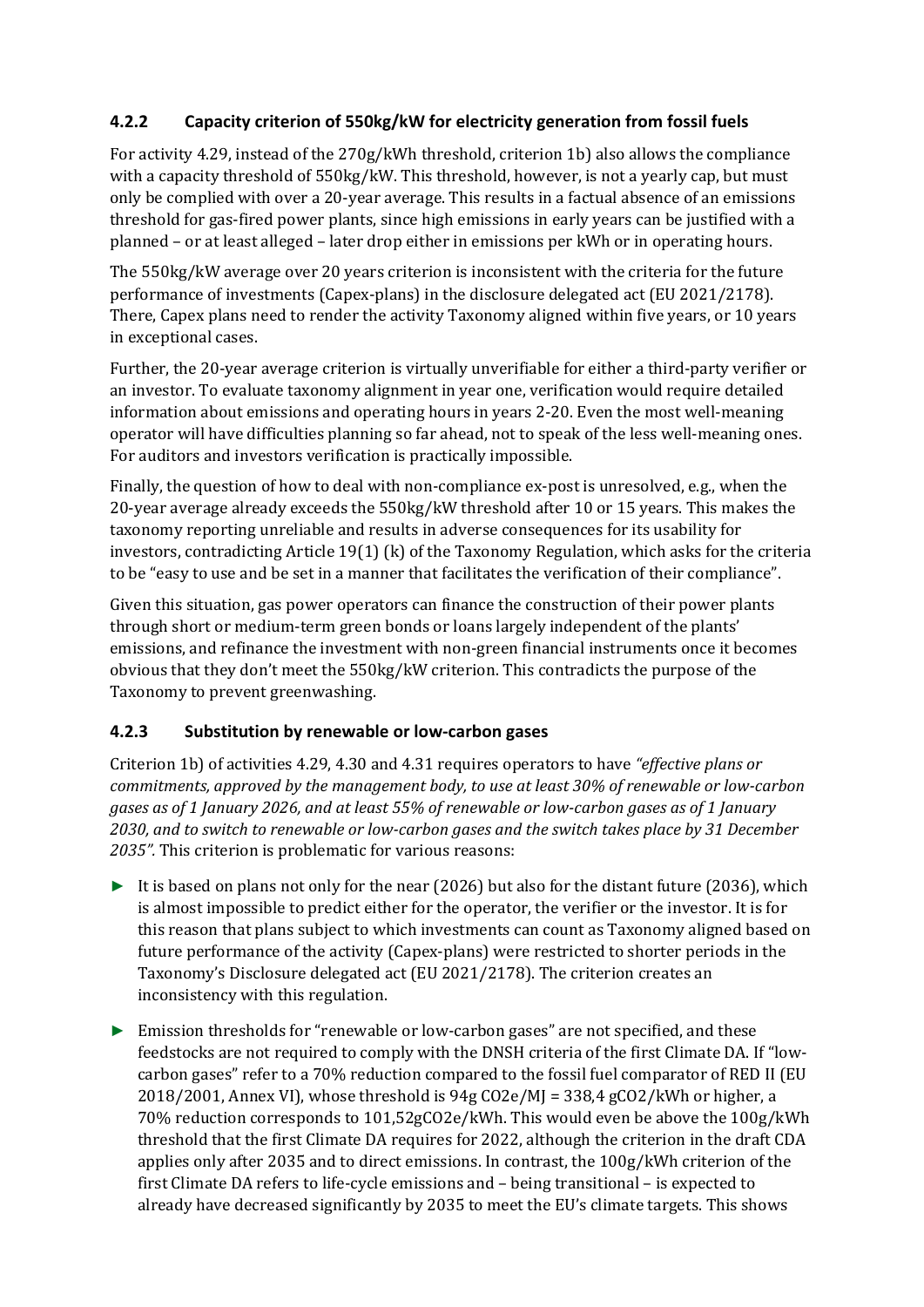that the draft CDA's criterion is not in line with the science-based approach of the first Climate DA and the Paris climate targets, but can rather lead to a lock-in in carbon intensive technologies. If the 70% reduction requirement is interpreted to refer to the previous emissions of the respective plant the emissions remaining after a 70% reduction can be even higher than those resulting from the reference to the fossil fuel comparator.

- $\triangleright$  The criterion sets incentives to build a high number of gas power plants (up to the present capacity of oil and coal plus 15% for activity 4.29 if the allowed capacity would be fully used) rather than developing technologies to directly use electricity, leading to a lock-in in gasbased technologies. Green hydrogen, being less efficient than electricity from wind and solar and thus requiring the generation of even more renewable electricity, should be reserved to applications which cannot reasonably be electrified. In addition, since the criterion does not impose the criteria of the first Climate DA on the renewables and low-carbon gases used in the power plants, it creates disincentives to invest in technologies which do fulfill these criteria. It thus contradicts Art.  $10(2)(b)$  of the Taxonomy Regulation which requires activities not to *"hamper the development and deployment of low-carbon alternatives"*.
- ► The required rates of replacement by renewable and low-carbon gases may not be achievable due to a lack of availability of these gases. If blue hydrogen is used instead, as would be compatible with the criteria, overall emissions may increase rather than decrease as a consequence of the replacement.
- ► Intermediate rates of replacement (e.g., 55%) may technically only be feasible if big shares of bio-methane are used rather than hydrogen, as hydrogen requires a 100% shift at lower percentages. This could result in a strong surge in demand for bio-methane. Together with the lack of strict criteria for the sustainability of biomass (reference only to RED II Art. 29), this would lead to a significant increase in the area used for energy crops and strong pressures on agriculture and forest ecosystems.

### **4.2.4 Implications for emissions covered under the draft CDA**

The emissions which are classified as sustainable under the draft CDA amount to approx. 1.4 billion tons of CO2e[9](#page-9-0). This does not yet include the emissions resulting from the use of gas power plants beyond the 20-year period covered by the draft CDA, or the additional emissions resulting from hampering the development and deployment of renewable alternatives, which must also be expected to be substantial.

Taken together, the criteria under 1b) of activity 4.29 mean that gas power plants would be labelled sustainable that do not even comply with the DNSH criteria of the first Climate DA, let alone its substantial contribution criteria. Further, accounting for the strengthening of substantial contribution and DNSH criteria until 2040 in line with the TEG recommendations and the European Commission's climate scenarios, these plants would not meet those criteria throughout this period. Rather, although labelled sustainable under the dra[ft](#page-9-1) CDA, they could continue to emit greenhouse gases at a level equivalent to significant harm.10

<span id="page-9-1"></span><span id="page-9-0"></span><sup>9</sup> <https://www.environmental-finance.com/content/analysis/taxonomygate.html> <sup>10</sup> For the details of the relevant analysis see the response of the Platform on Sustainable Finance to the draft CDA.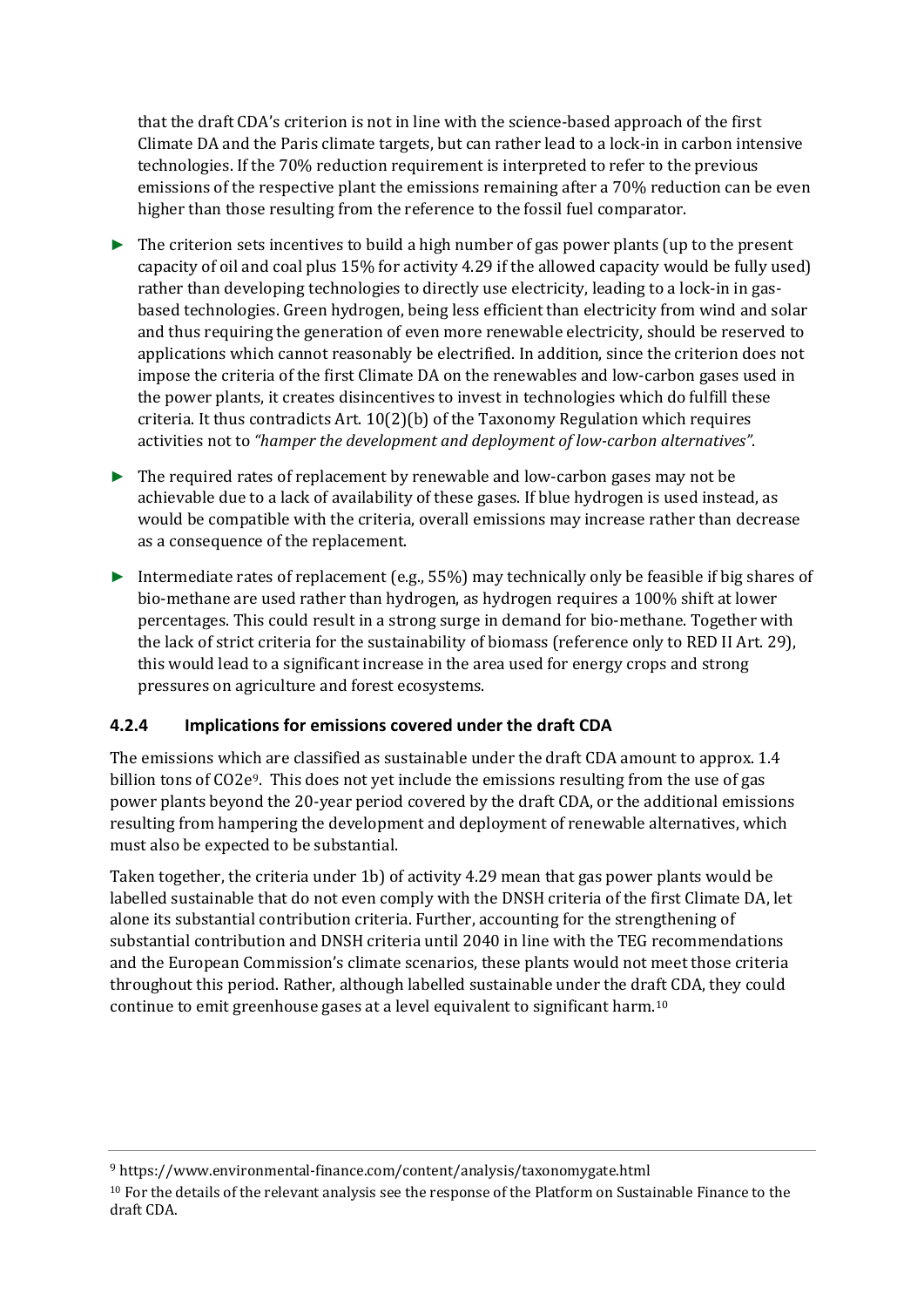# **4.3 A coal phase-out plan is in place and the facility replaces an existing high-emitting facility**

There is no date specified for the coal phase-out to be completed. This means that a coal phaseout until 2050 or even later would be sufficient to comply with the criteria.

There are no criteria specified for when a facility "replaces" another, whether this has to be onsite, in the same region or country, the same operator etc. Similarly, it is unclear whether facilities decommissioned before the draft CDA enters into force or already scheduled to be decommissioned at the time the draft CDA enters into force can also be replaced by fossil gas plants under the draft CDA. This would increase the amount of emissions covered by the draft CDA.

Similarly, there are no criteria set for "high-emitting" facilities, adding further uncertainty.

Taken together, these uncertainties make the criteria virtually impossible to verify and may create unequal conditions across countries.

## **4.4 55% emission reduction through replacement by fossil gas**

The draft CDA requires that "*the replacement leads to a reduction in emissions of at least 55% GHG per kWh of output energy*". If this threshold refers to the emissions of the particular solid or liquid fossil fuel plant to be replaced (which would require a one-on-one mapping of replaced and replacing plants), plants with lower emissions would be "punished" by lower resulting emission thresholds than apply to plants with higher initial emissions.

## **4.5 No efficient replacement by renewable energy sources**

Activities 4.29, 4.30 and 4.31 contain the criterion that power generated by the activity may not yet *efficiently* be replaced by power generated from renewable energy sources. The term "efficient" is not defined, which means that this criterion can always be claimed to be fulfilled. However, renewables are already now technically and economically feasible, which means that in all but exceptional cases the energy generated by high-emission power plants should be possible to be efficiently replaced by renewable energy sources.

## **4.6 Sunset clauses**

Sunset clauses for criterion 1b) of activities 4.29, 4.30 and 4.31 are uniformly set at 31 December 2030 (date of construction permit). Assuming an average construction time of 3 years and a lifetime of 20 to 30 years, these sunset clauses incentivize gas power stations to be operated far into the 2050s. This means they will be operated far beyond the date when the energy sector is supposed to be decarbonized in 2040 (Being an easier-to-decarbonize sector energy generation is foreseen in EU climate scenarios to be decarbonized significantly earlier than 2050.). Together with the implications of the emissions criteria summarized under 4.2.4, these sunset clauses would hinder the European Green Deal and could make it impossible for the EU to meet the Paris targets.

## **4.7 Recommendations**

Based on the above analysis we recommend to retain the science-based criterion of 100g/kWh life-cycle emissions which is consistent with the first Climate DA (criterion 1a)), and delete the additional, weaker criteria under 1b).

If the European Commission deems renewable energy *"not yet commercially available at a sufficient scale"* (recital 4) and fossil gas necessary to fil this gap or serve as a stability reserve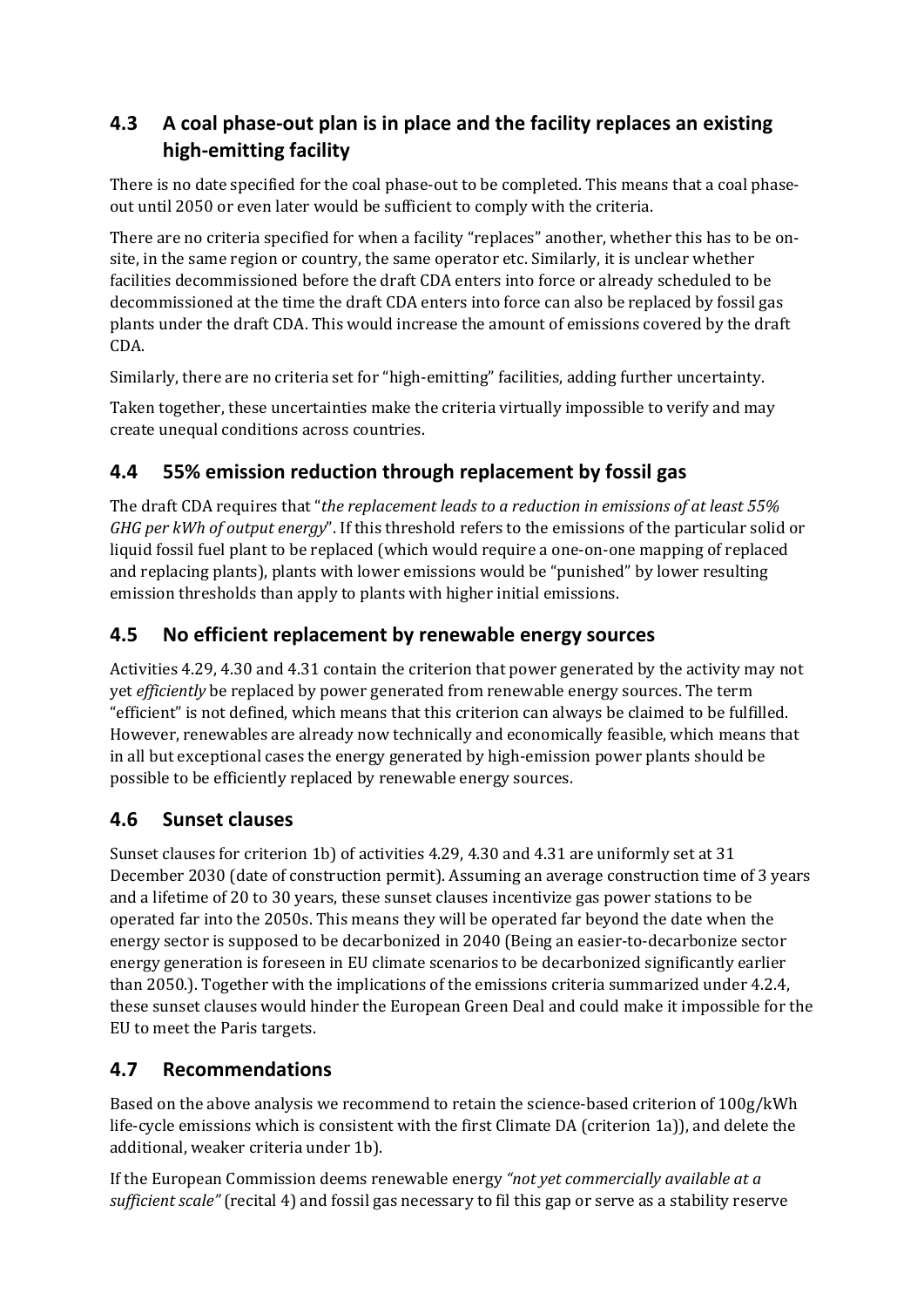during the transition to a fully sustainable energy system, instead of including it in the Taxonomy it could – with stricter emission criteria – be regulated separately, e.g., in a level one regulation as part of the Fit-for-55 package or in an extension of the Taxonomy for activities that do not meet the substantial contribution criteria of the Taxonomy Regulation but can move away from significant harm.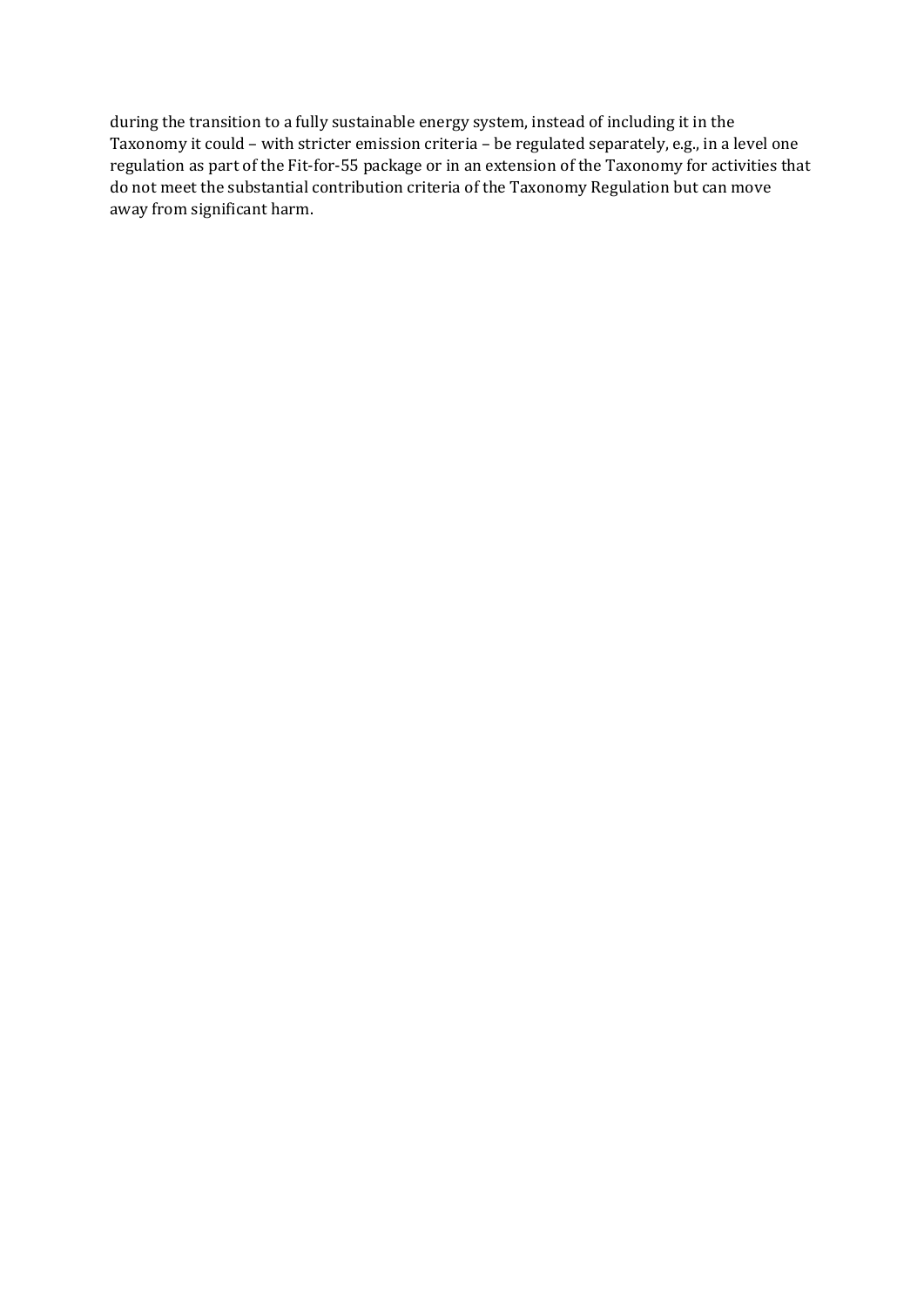# **5 Disclosure**

Annex III of the draft CDA specifies the disclosure of KPI related to nuclear power activities 4.26 to 4.28 and fossil gas activities 4.29 to 4.31. It stipulates that reporting entities only need to disclose the proportion of the respective activities in the *denominator* of the KPIs. Full transparency, however, is only obtained if this proportion is also disclosed for the *numerator*. In addition, it should be disclosed which share of the activity is performed within and outside the EU.

Regarding the transparency to investors in financial products referred to in Article 5 and 6 of Regulation (EU) 2020/852 concerning exposures to fossil gas and nuclear energy activities, the draft CDA does not contain any detail. Recital (15) only says that *"the Commission will amend or propose to amend the disclosure framework pertaining to those financial products as appropriate".* This should be done as to fulfil the same criteria on disclosures as outlined above.